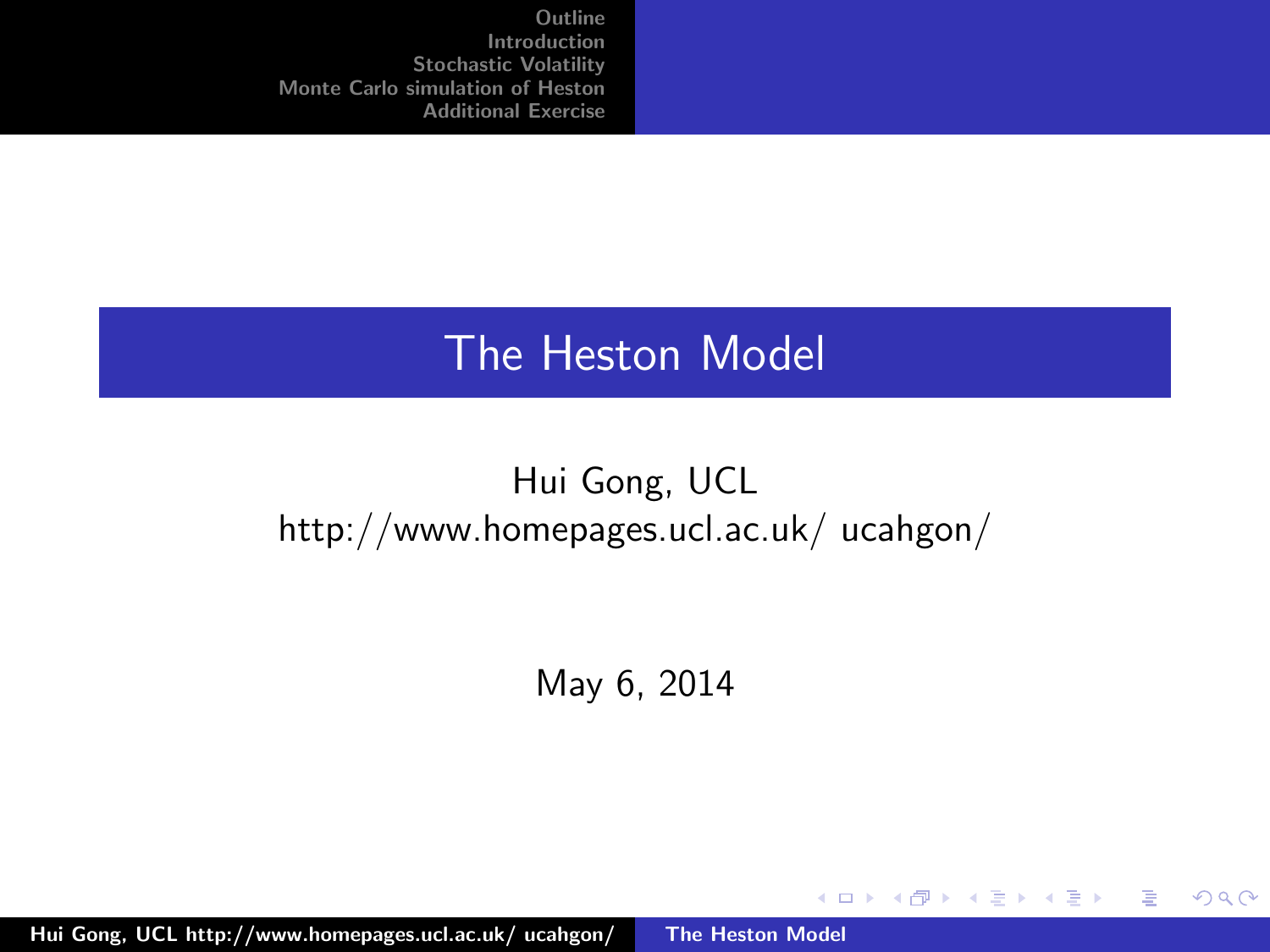## <span id="page-1-0"></span>[Introduction](#page-2-0)

## [Stochastic Volatility](#page-3-0)

[Generalized SV models](#page-3-0) [The Heston Model](#page-4-0) [Vanilla Call Option via Heston](#page-6-0)

## [Monte Carlo simulation of Heston](#page-7-0)

Itô's lemma for variance process [Euler-Maruyama scheme](#page-8-0) [Implement in Excel&VBA](#page-9-0)

## [Additional Exercise](#page-11-0)

 $\leftarrow$ 

A

へのへ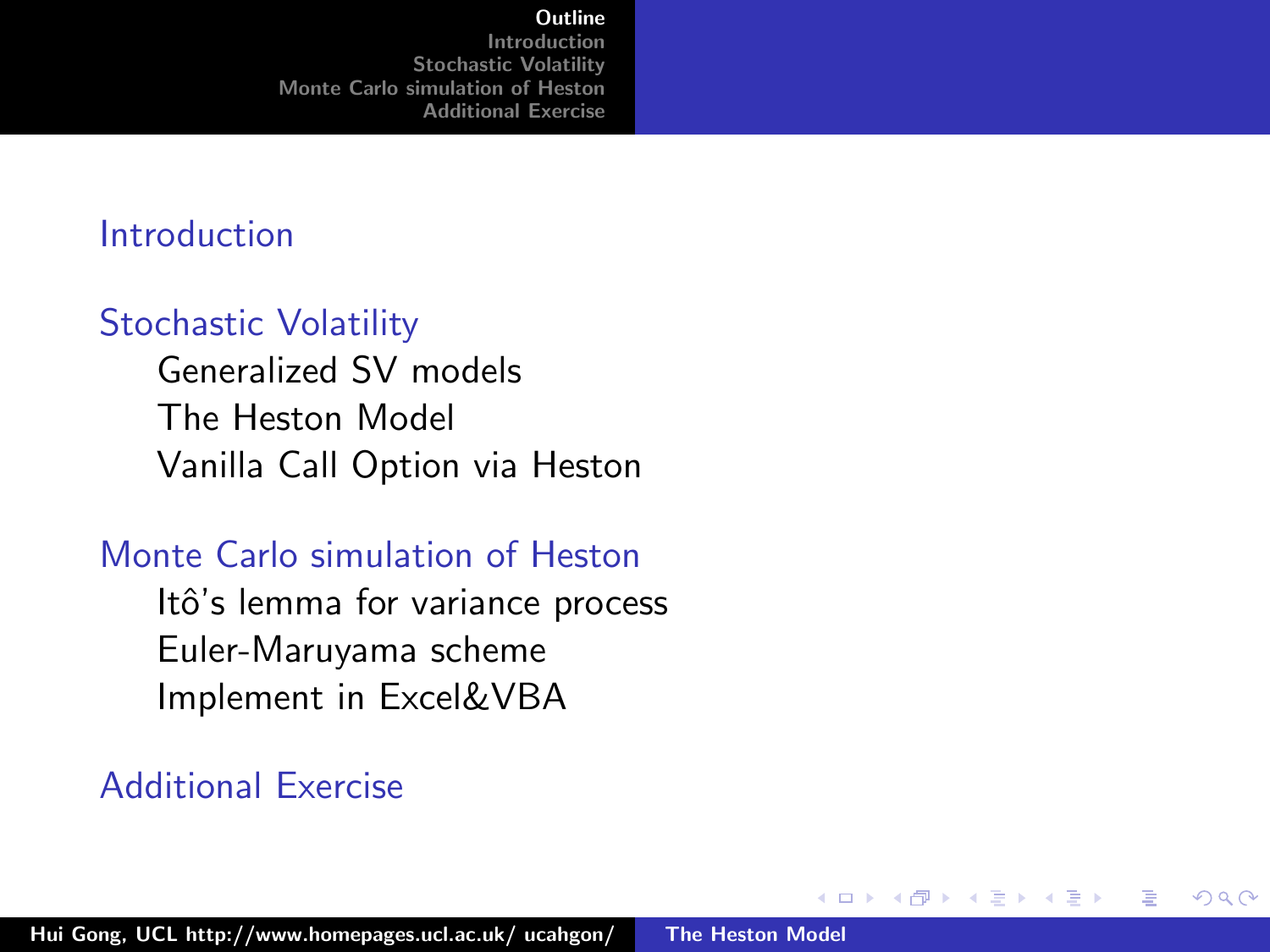# <span id="page-2-0"></span>Introduction

- 1. Why the Black-Scholes model is not popular in the industry?
- 2. What is the stochastic volatility models? Stochastic volatility models are those in which the variance of a stochastic process is itself randomly distributed.

 $\leftarrow$   $\Box$ 

- 4 桐 ト 4 三

 $2Q$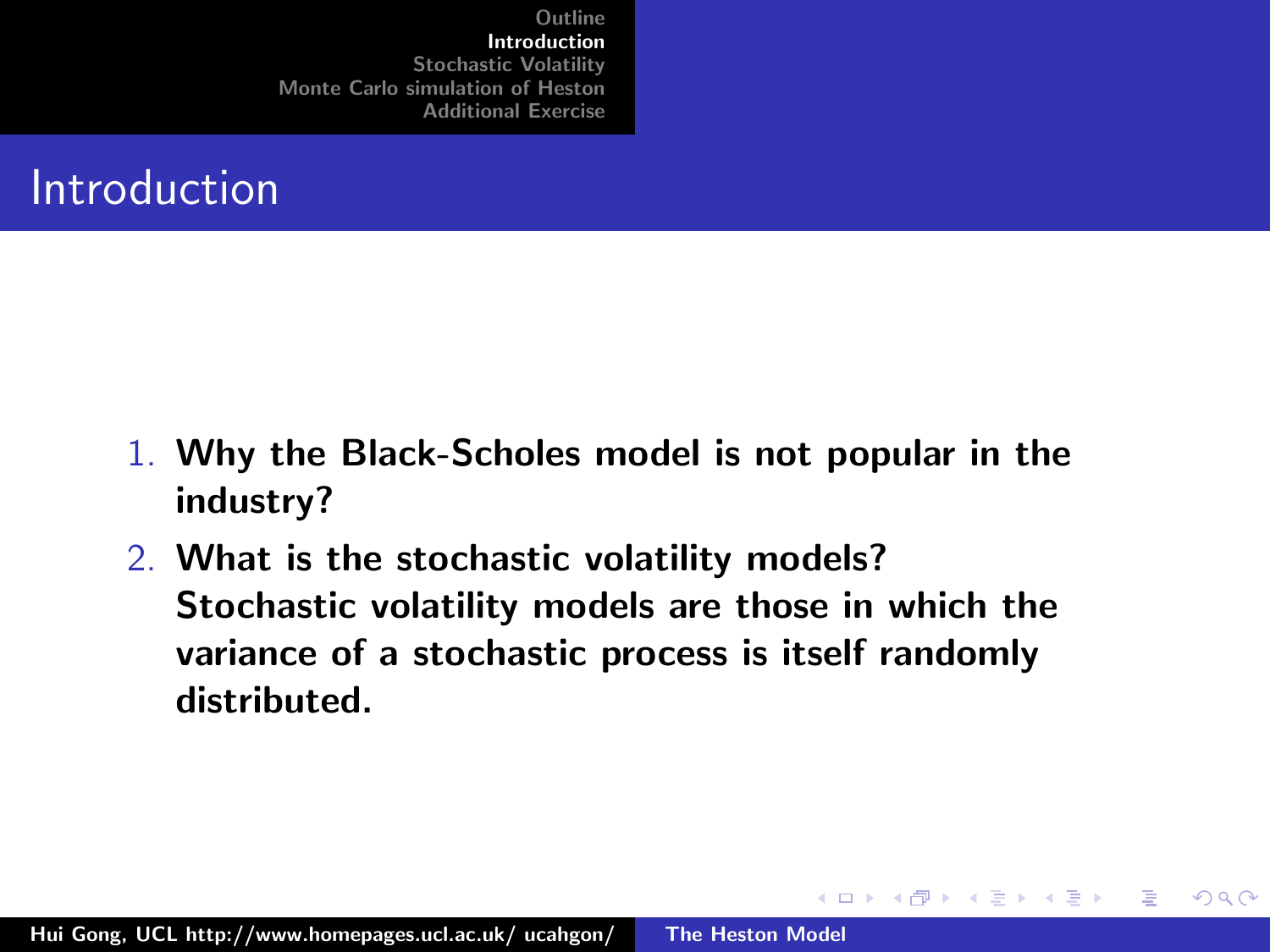[Generalized SV models](#page-3-0) [The Heston Model](#page-4-0) [Vanilla Call Option via Heston](#page-6-0)

 $\leftarrow$   $\Box$ 

 $\leftarrow$   $\overline{m}$   $\rightarrow$ 

 $2Q$ 

<span id="page-3-0"></span>A general expression for non-dividend stock with stochastic volatility is as below:

$$
dS_t = \mu_t S_t dt + \sqrt{\nu_t} S_t dW_t^1 , \qquad (1)
$$

$$
dv_t = \alpha(S_t, v_t, t)dt + \beta(S_t, v_t, t)dW_t^2, \qquad (2)
$$

with

$$
dW_t^1 dW_t^2 = \rho dt ,
$$

where  $S_t$  denotes the stock price and  $v_t$  denotes its variance. Examples:

- $\blacktriangleright$  Heston model
- $\triangleright$  SABR volatility model
- $\blacktriangleright$  GARCH model
- $\blacktriangleright$  3/2 model
- $\blacktriangleright$  Chen model

Hui Gong, UCL http://www.homepages.ucl.ac.uk/ ucahgon/ [The Heston Model](#page-0-0)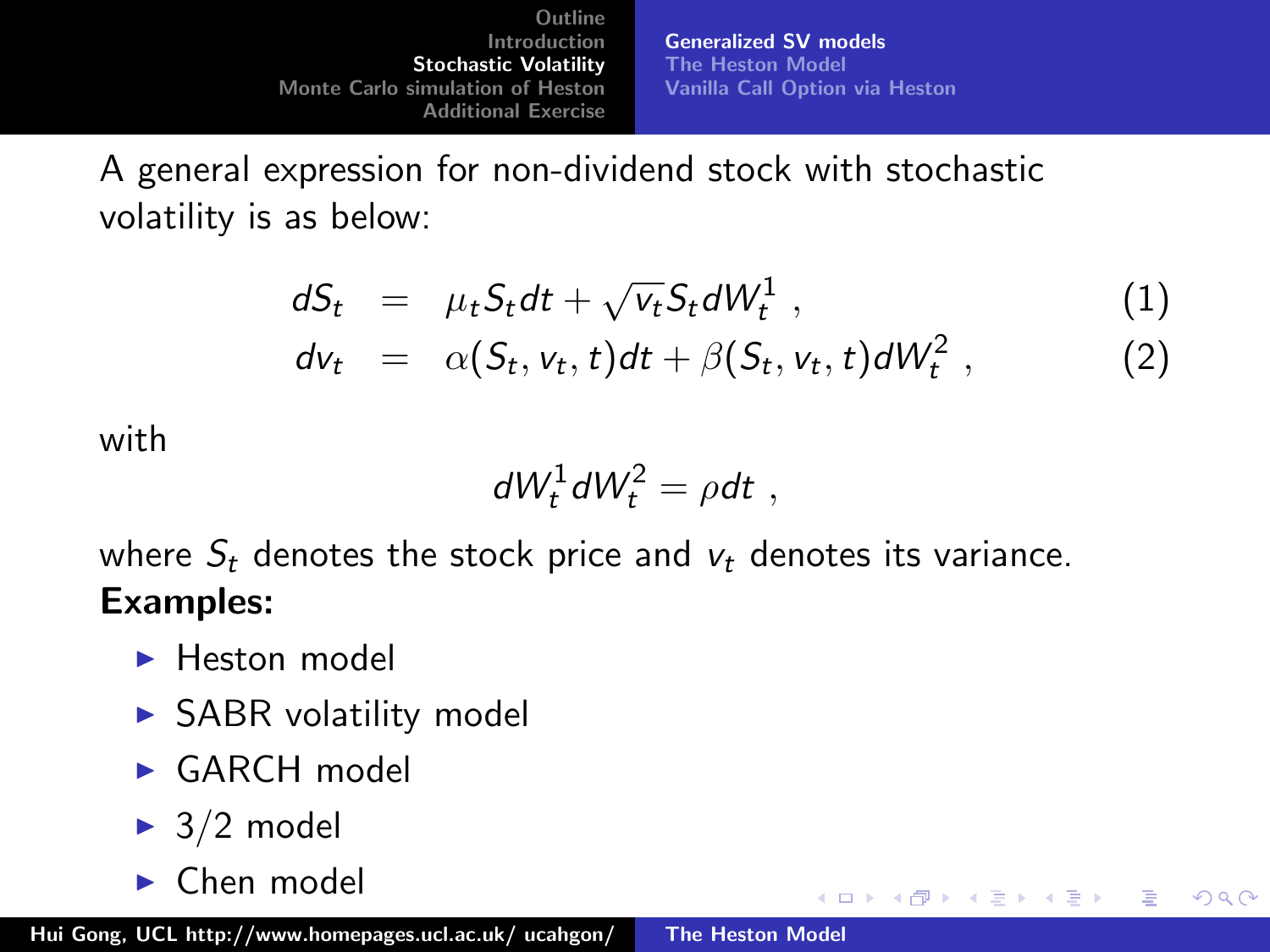[Generalized SV models](#page-3-0) [The Heston Model](#page-4-0) [Vanilla Call Option via Heston](#page-6-0)

<span id="page-4-0"></span>The Heston model is a typical Stochastic Volatility model which takes  $\alpha(S_t, v_t, t) = \kappa(\theta - v_t)$  and  $\beta(S_t, v_t, t) = \sigma \sqrt{v_t}$ , i.e.

$$
dS_t = \mu S_t dt + \sqrt{v_t} S_t dW_{1,t} , \qquad (3)
$$

$$
dv_t = \kappa(\theta - v_t)dt + \sigma \sqrt{v_t}dW_{2,t} , \qquad (4)
$$

with

$$
dW_{1,t}dW_{2,t} = \rho dt , \qquad (5)
$$

イロメ イタメ イラメ

へのへ

where  $\theta$  is the long term mean of  $\mathsf{v}_t$ ,  $\kappa$  denotes the speed of reversion and  $\sigma$  is the volatility of volatility.

The instantaneous variance  $v_t$  here is a CIR process (square root process).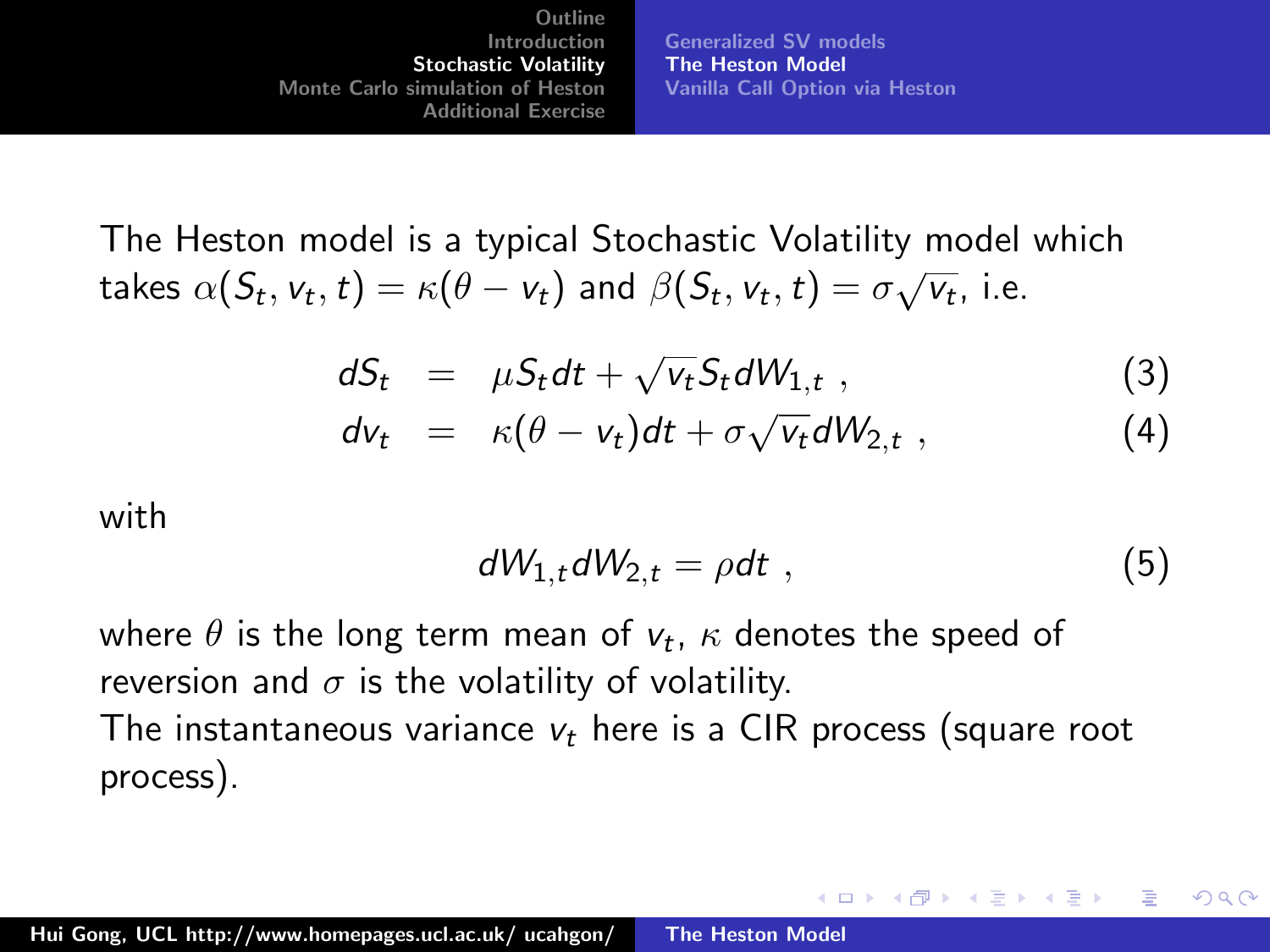[Generalized SV models](#page-3-0) [The Heston Model](#page-4-0) [Vanilla Call Option via Heston](#page-6-0)

Let  $x_t = \ln S_t$ , the risk-neutral dynamics of Heston model is

$$
dx_t = \left(r - \frac{1}{2}v_t\right)dt + \sqrt{v_t}dW_{1,t}^*, \qquad (6)
$$

$$
dv_t = \kappa^* (\theta^* - v_t) dt + \sigma \sqrt{v_t} dW_{2,t}^*, \qquad (7)
$$

with

$$
dW_{1,t}^* dW_{2,t}^* = \rho dt \tag{8}
$$

 $\left\{ \begin{array}{ccc} 1 & 0 & 0 \\ 0 & 1 & 0 \end{array} \right\}$  ,  $\left\{ \begin{array}{ccc} 0 & 0 & 0 \\ 0 & 0 & 0 \end{array} \right\}$ 

へのへ

where  $\kappa^* = \kappa + \lambda$  and  $\theta^* = \frac{\kappa \theta}{\kappa + \lambda}$  $\frac{\kappa \theta}{\kappa + \lambda}$ . Using these dynamics, the probability of the call option expires in-the-money, conditional on the log of the stock price, can be interpreted as risk-adjusted or risk-neutral probabilities. Hence,

$$
F_j(x, v, T; \ln K) = Pr(x(T) \geq \ln K | x_t = x, v_t = v).
$$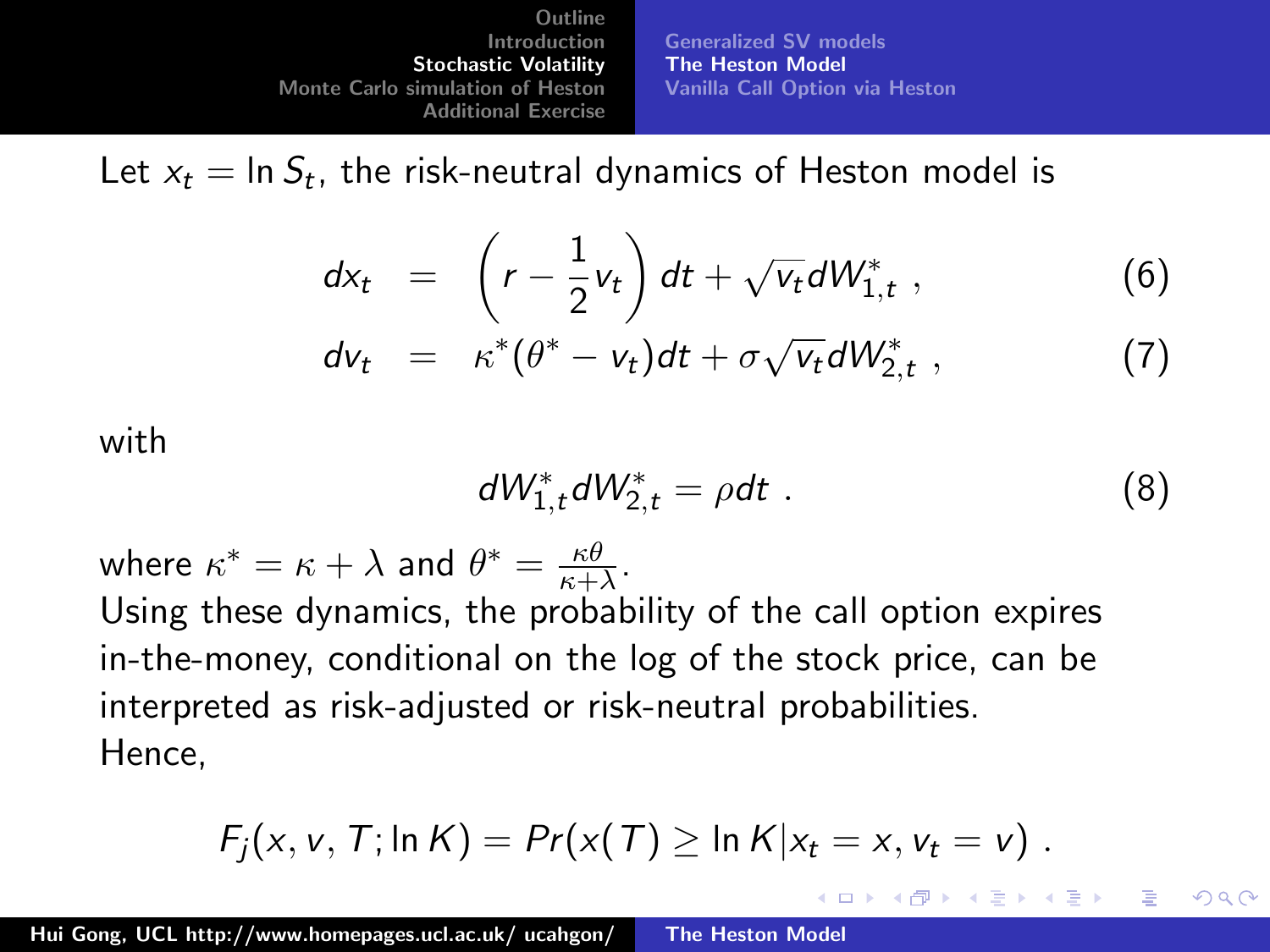[Generalized SV models](#page-3-0) [The Heston Model](#page-4-0) [Vanilla Call Option via Heston](#page-6-0)

<span id="page-6-0"></span>The price of vanilla call option is:

$$
C(S, v, t) = SF_1 - e^{-r(T-t)} K F_2 , \qquad (9)
$$

where  $F_1$  and  $F_2$  should satisfy the PDE (for  $j = 1, 2$ )

$$
\frac{1}{2}v\frac{\partial^2 F_j}{\partial x^2} + \rho\sigma v\frac{\partial^2 F_j}{\partial x \partial v} + \frac{1}{2}\sigma^2 v\frac{\partial^2 F_j}{\partial v^2} \n+ (r + u_j v)\frac{\partial F_j}{\partial x} + (a_j - b_j v)\frac{\partial F_j}{\partial v} + \frac{\partial F_j}{\partial t} = 0.
$$
\n(10)

**K ロ ト K 倒 ト K 走 ト** 

<span id="page-6-1"></span>→ 手

 $2Q$ 

The parameter in Equation [\(10\)](#page-6-1) is as follows

$$
u_1 = \frac{1}{2}
$$
,  $u_2 = -\frac{1}{2}$ ,  $a = \kappa \theta$ ,  $b_1 = \kappa + \lambda - \rho \sigma$ ,  $b_2 = \kappa + \lambda$ .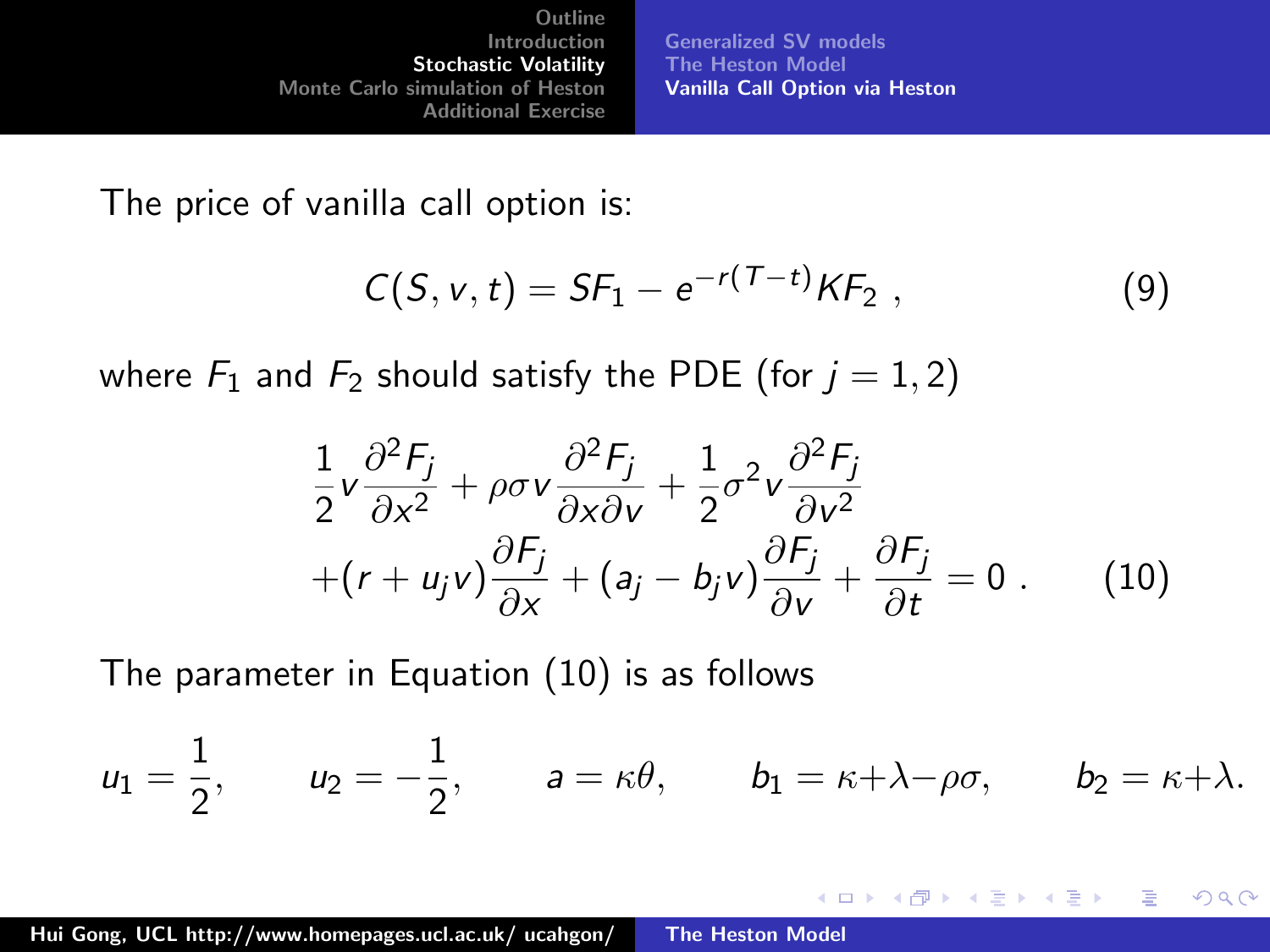Itô's lemma for variance process [Euler-Maruyama scheme](#page-8-0) [Implement in Excel&VBA](#page-9-0)

 $\overline{AB}$   $\overline{B}$   $\overline{C}$ 

へのへ

<span id="page-7-0"></span>The simulated variance can be inspected to check whether it is negative ( $v < 0$ ). In this case, the variance can be set to zero  $(v = 0)$ , or its sign can be inverted so that v becomes  $-v$ . Alternatively, the variance process can be modified in the same way as the stock process, by defining a process for natural log variances by using Itô's lemma

$$
d \ln v_t = \frac{1}{v_t} \left( \kappa^* (\theta^* - v_t) - \frac{1}{2} \sigma^2 \right) dt + \sigma \frac{1}{\sqrt{v_t}} dW_{2,t}^* \ . \tag{11}
$$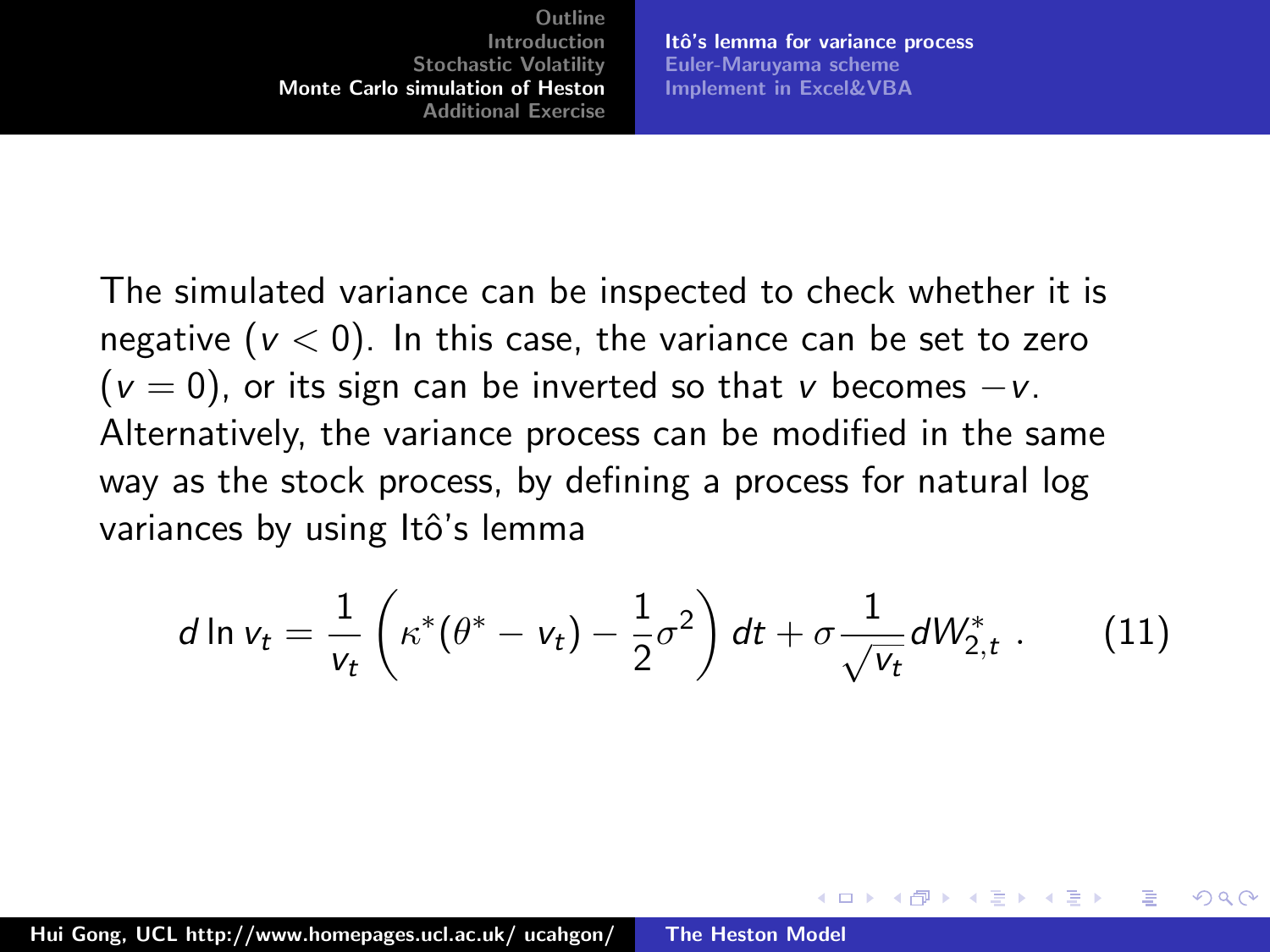Itô's lemma for variance process [Euler-Maruyama scheme](#page-8-0) [Implement in Excel&VBA](#page-9-0)

3 4 4 9 3 4 3

へのへ

<span id="page-8-0"></span>The Heston model can be discretized as following

$$
\ln S_{t+\Delta t} = \ln S_t + \left(r - \frac{1}{2}v_t\right) \Delta t + \sqrt{v_t} \sqrt{\Delta t} \epsilon_{S,t+1} ,
$$
  

$$
\ln v_{t+\Delta t} = \ln v_t + \frac{1}{v_t} \left(\kappa^* (\theta^* - v_t) - \frac{1}{2} \sigma^2\right) \Delta t + \sigma \frac{1}{\sqrt{v_t}} \sqrt{\Delta t} \epsilon_{v,t+1} .
$$

Shocks to the volatility,  $\epsilon_{v,t+1}$ , are correlated with the shocks to the stock price process,  $\epsilon_{S,t+1}$ . This correlation is denoted  $\rho$ , so that  $\rho = Corr(\epsilon_{S,t+1}, \epsilon_{V,t+1})$  and the relationship between the shocks can be written as

$$
\epsilon_{v,t+1} = \rho \epsilon_{\mathcal{S},t+1} + \sqrt{1 - \rho^2} \epsilon_{t+1}
$$

where  $\epsilon_{t+1}$  are independently with  $\epsilon_{S,t+1}$ .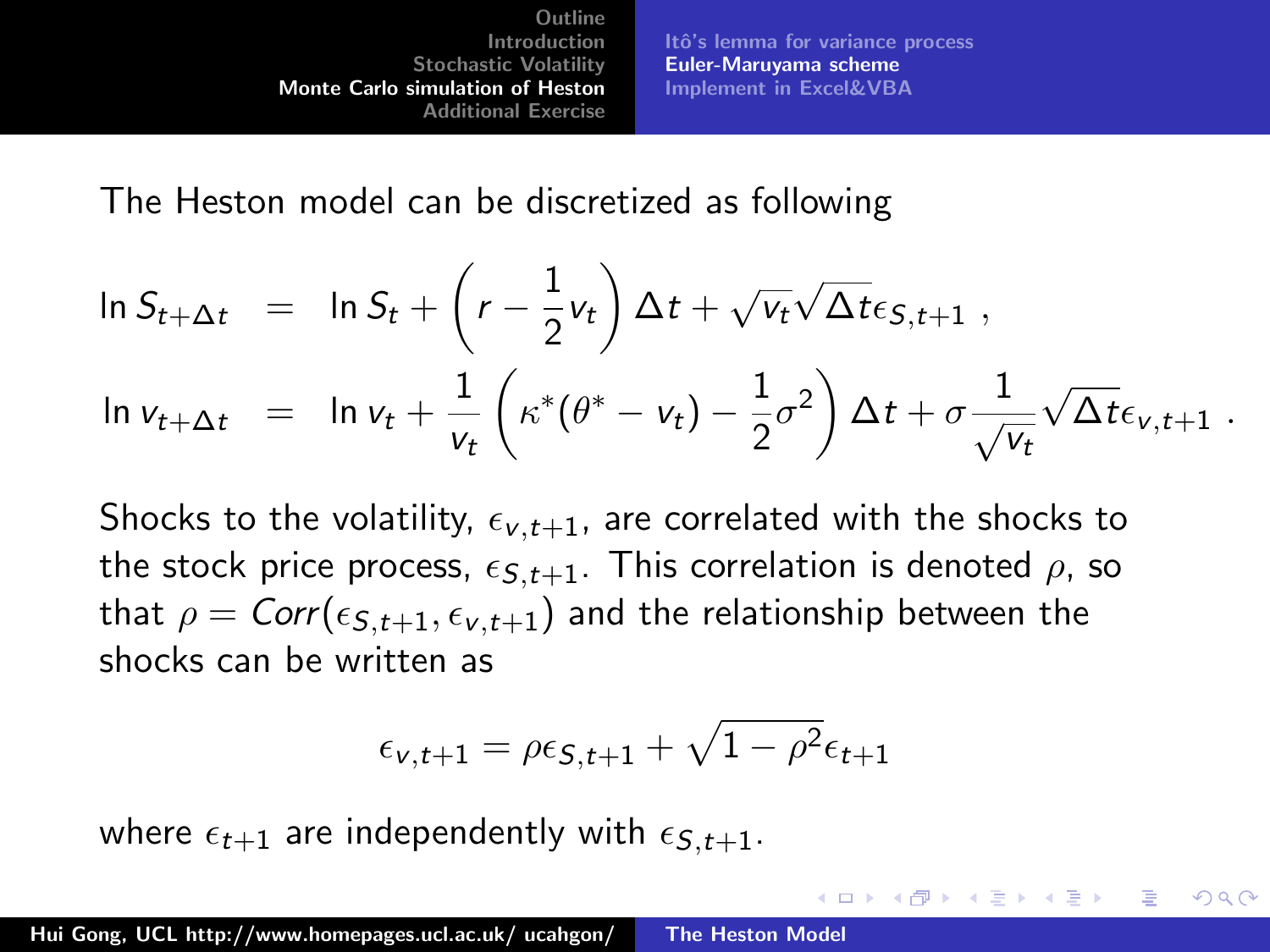Itô's lemma for variance process [Euler-Maruyama scheme](#page-8-0) [Implement in Excel&VBA](#page-9-0)

メロメ メタメ メミメ メミメ

重

 $2Q$ 

<span id="page-9-0"></span>

| Heston (1993) Call Price     |        |  |
|------------------------------|--------|--|
| by Monte Carlo               |        |  |
|                              |        |  |
| Spot Price (S)               | 100    |  |
| Strike Price (K)             | 100    |  |
| Risk Free Rate (r)           | 0.05   |  |
| Time to Maturity $(T - t)$   | 30     |  |
| Rho(p)                       | $-0.7$ |  |
| Карра (к)                    | 2      |  |
| Theta $(0)$                  | 0.01   |  |
| Lambda (λ)                   | 0.05   |  |
| Volatility of Variance (σ)   | 0.1    |  |
| Current variance (v)         | 0.01   |  |
| <b>Number of Simulations</b> | 5,000  |  |
|                              |        |  |
| <b>Heston Call Price</b>     | 1.3444 |  |
|                              |        |  |

## Figure: Heston (1993) Call Price by Monte Carlo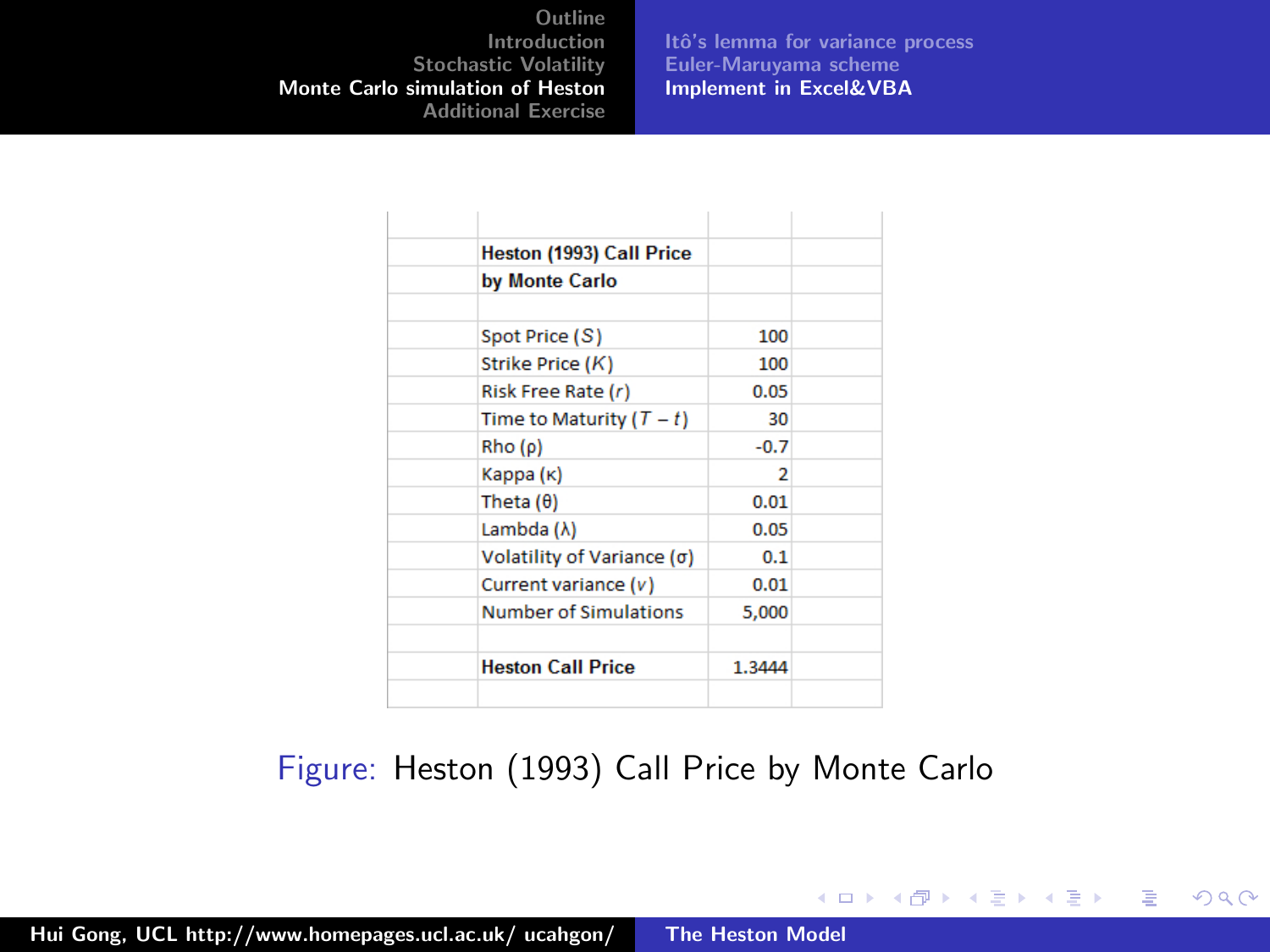Itô's lemma for variance process [Euler-Maruyama scheme](#page-8-0) [Implement in Excel&VBA](#page-9-0)

K ロ ▶ K 御 ▶ K 君 ▶ K 君 ▶ ○ 君

 $\Omega$ 

#### Option Base 1

```
' Heston Call Price by Monte Carlo Simulation
Function HestonMC (kappa, theta, lambda, rho, sigmay, daynum, startS, r, starty, K, ITER)
Dim allS() As Double, Stock() As Double
simPath = 0ReDim allS(davnum) As Double, Stock(ITER) As Double
delta = (1 / 365)For it<br>count = 1 To ITER
    lnSt = Log(statS)lnvt = Log(statv)curv = startvcurS = strantsFor dayont = 1 To daynum
            e = Application. NormSInv (Rnd)
            eS = Application. NormSInv (Rnd)
            ev = rho * eS + Sar(1 - rho ^ 2) * e'update the stock price
            lnSt = lnSt + (r - 0.5 * curve) * delta + Sar(curv) * Sar(deltat) * eScurS = Exp(lnSt)1nvt = 1nvt + (1 / curv) * ((kappa + 1ambda) * (kappa * theta / (kappa + 1ambda) - curv)
                   -0.5 * sigmay \hat{ } 2) * deltat + sigmay * (1 / Sgr (curv)) * Sgr (deltat) * ev
            curv = Exp(Invt)allS(davcnt) = curSNext davont
    simPath = simPath + Exp((-downum / 365) * r) * ADDlication Max (allS(davnum) - K. 0)Next itcount
  HestonMC = simPath / TTEREnd Function
```
#### Figure: VBA code for Heston (1993) Call Price by Monte Carlo